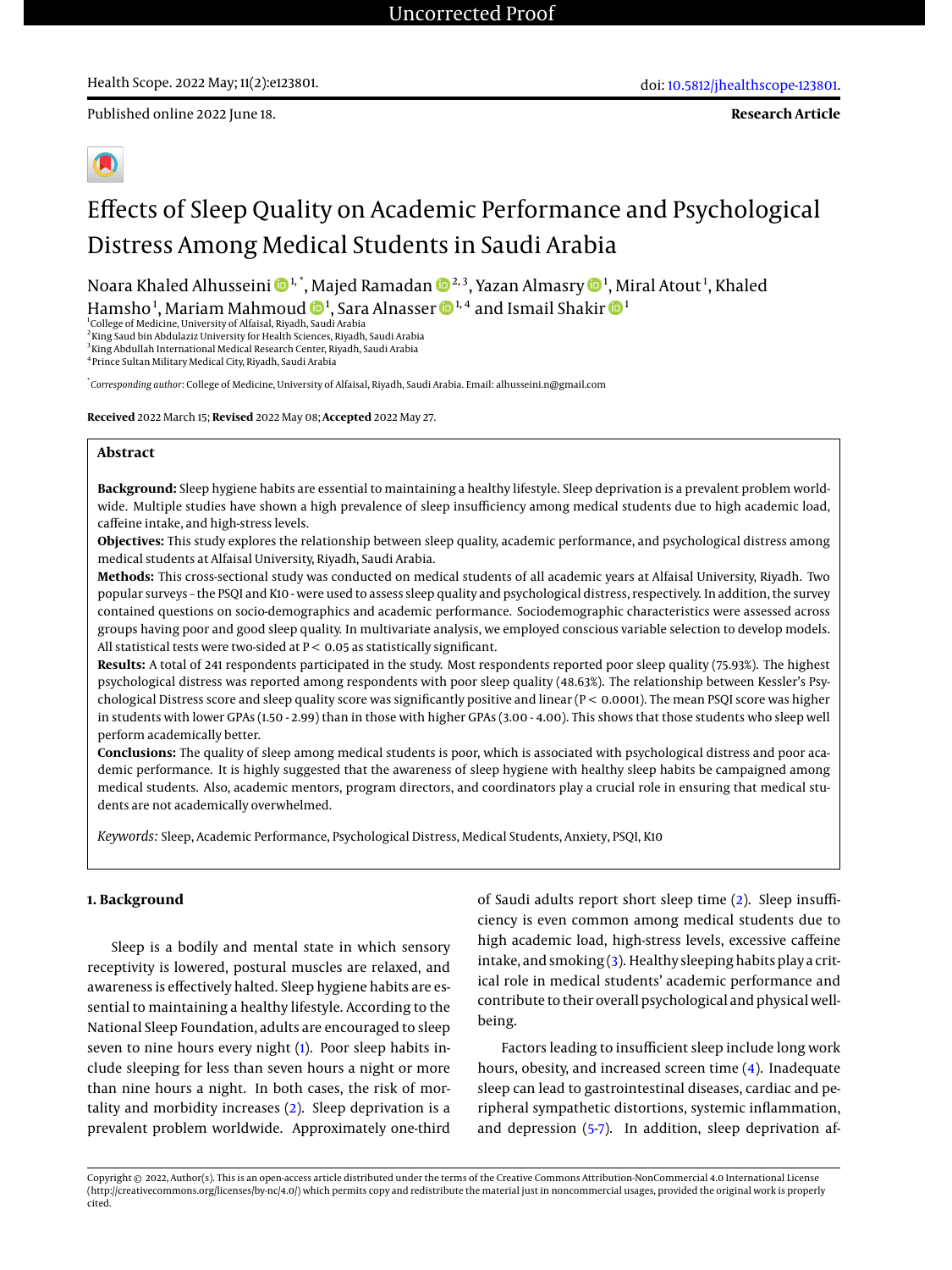fects cognitive functions, including attention span, memory, mood [\(8\)](#page-6-6), and academic performance among students  $(8, 9)$  $(8, 9)$  $(8, 9)$ .

A cross-sectional study among medical students in India found that 17.3% of the students had abnormal levels of daytime sleepiness. The study showed that sleep difficulties among medical students led to irritability and affected lifestyle and interpersonal relationships [\(3\)](#page-6-2). Another cohort study among 4,175 youths in the Houston metropolitan area revealed that the reduced quantity of sleep increases the risk of major depression, which increases the risk of decreased sleep [\(7\)](#page-6-5). Moreover, a local study in Saudi Arabia among 2,095 adults found that 33.8% reported a sleep duration of fewer than 7 hours per night and that females were more likely to have shorter sleep duration than males  $(2)$ .

## **2. Objectives**

Upon a thorough search of the literature, there seem to be limited studies assessing the quality of sleep, academic performance, and psychological distress among medical students in Saudi Arabia. This study explored the relationship between sleep quality, academic performance, and psychological distress among medical students at Alfaisal University, Riyadh, Saudi Arabia.

## **3. Methods**

## *3.1. Study Design and Setting*

This cross-sectional study was conducted among medical students at Alfaisal University, Riyadh. Alfaisal University College of Medicine offers a six-year Bachelor of Medicine, Bachelor of Surgery (MBBS) program, with years 1 - 3 as pre-clerkship years, years 4 and 5 as clerkship years, and year 6 as an internship. Some students are enrolled in the University Preparatory Program (UPP) prior to medical school and hence attend a total of 7 years to graduate. However, not all UPP students are offered admission to medical school. The Cumulative Grade Point Average (CGPA) is out of 4.0, and a CGPA of > 3.75 is considered academic distinction.

#### *3.2. Subjects and Sample Size*

The total number of undergraduate medical students at Alfaisal University from all levels (years 1 - 6) was approximately 1400 students. With a 95% confidence level and a 5% margin of error, the required sample size was 302 participants. The survey was also validated in content by two experts in the field. The authors also piloted the survey among 10 medical students to ensure validity and reliability. No significant changes were reported, and the 10 students were excluded from the main study.

#### *3.3. Data Collection and Sampling Technique*

An online survey using JotForm ® was distributed to all Alfaisal medical students in years 1 - 6. Convenience sampling was adopted, and surveys were circulated to the target population via email and social media accounts (WhatsApp, LinkedIn, and Facebook). Students in the UPP program were excluded from this study. The study objectives were explained to the participants, and their consent was obtained prior to participation. Data were auto collected into JotForm ® Sheets and stored privately with access restricted to the authors only. No identification information, such as names or emails, was collected to limit bias in the data collection process. Participation was voluntary, and participants could withdraw at any time by quitting the survey. All questions in the online survey were mandatory. This study was performed upon approval from the Institutional Review Board (IRB) at Alfaisal University. All methods were performed per the relevant IRB guidelines and regulations.

#### *3.4. Outcome Measures*

The survey comprised four sections. The first section included demographic questions such as academic year, nationality, gender, and marital status. The second section covered sleep-related questions using the Pittsburgh Sleep Quality Index (PSQI), and the third section covered anxiety-related questions using the Kessler Psychological Distress Scale (K10). The last section included questions about caffeine consumption and the Student's academic performance.

The Pittsburgh Sleep Quality Index (PSQI) is a validated questionnaire with 19 self-rated questions with a score range of 0 to 3. A score of 0 indicates no trouble, while a score of 3 indicates severe trouble. The sum of these scores in a specific way generates seven composite scores under the categories subjective sleep quality, sleep latency, sleep duration, habitual sleep efficiency, sleep disturbances, use of sleep medication, and daytime dysfunction. The seven components' scores are then summed up again to obtain a final score ranging from 0 to 21. A score of 0 suggests no difficulty in any component, while a score of 21 suggests severe difficulty in all components [\(10\)](#page-6-8).

The Kessler Psychological Distress Scale (K10) is another validated tool widely used to assess psychological distress.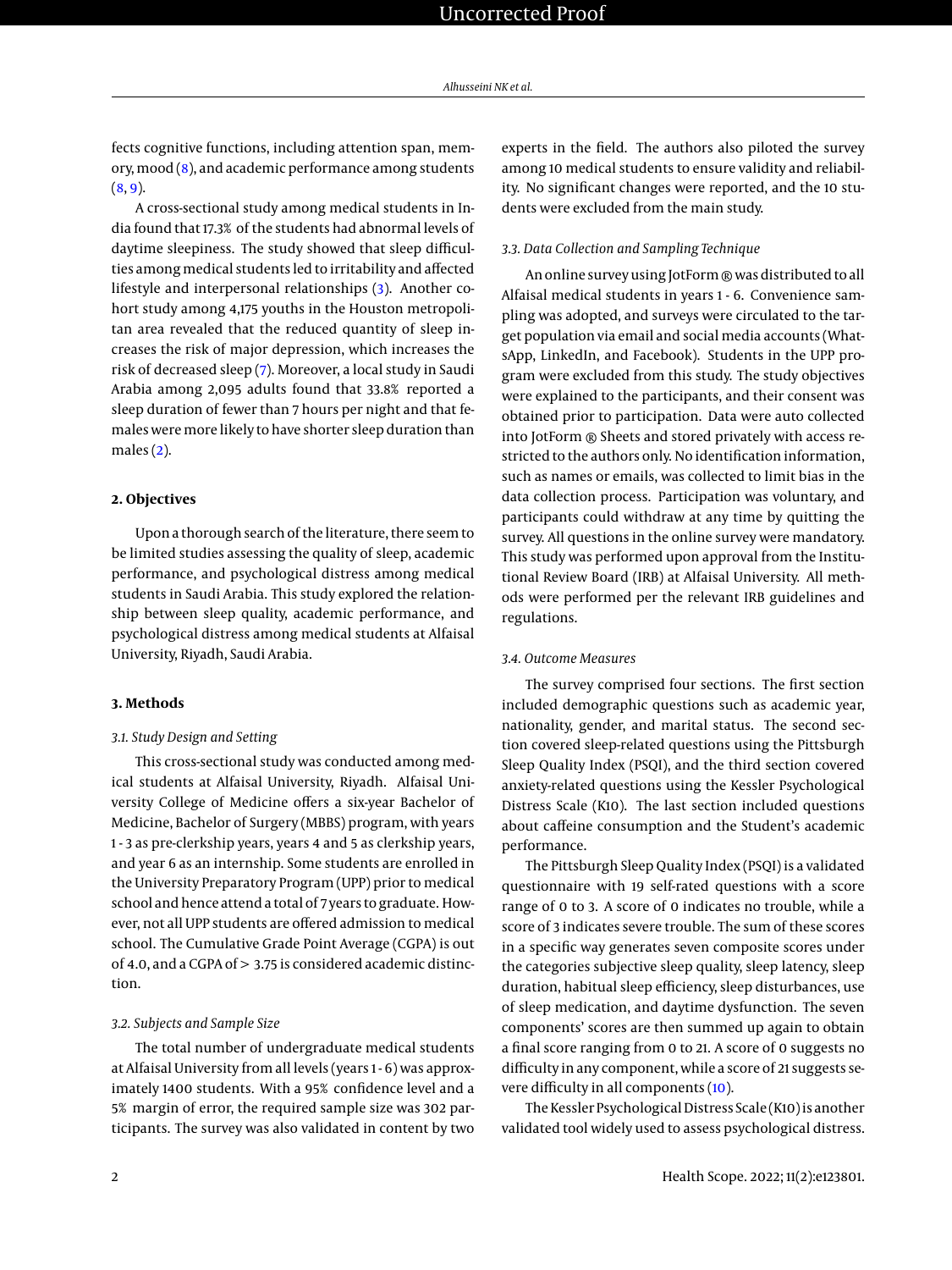The K10 tool consists of 10 questions to measure mental health symptoms of depression and anxiety during the past month. The scores of the 10 items are summed up to give a minimum score of 10 and a maximum score of 50. Low scores indicate low levels of psychological distress, and high scores indicate high levels of psychological distress. Scores from 10 to 19 are likely to be well, 20 to 24 show mild distress, 25 to 29 moderate distress, and 30 or higher severe psychological distress [\(11\)](#page-6-9).

#### *3.5. Statistical Analysis*

The sociodemographic characteristics were compared between the groups having good sleep quality (PSQI < 5) and poor sleep quality (PSQI  $>$  5) using the chi-squared test, Fisher's exact test, and Student's *t*-test, where appropriate. Purposeful variable selection was used for model building in multivariate analyses, and backward elimination was used to retain all variables with  $P < 0.3$ . Only significant predictors were included in the multivariate model. The ANCOVA test examined the association between sleep quality, academic performance, and psychological distress. Assumptions of homogeneity of variance and dependent variable normality were assessed. Cronbach's alpha test was used to test reliability and consistency and ensure we obtained meaningful data from the questionnaires ( $\alpha$  = 0.81). All statistical tests were twosided, and the results were considered statistically significant at  $P < 0.05$ . All analyses were conducted using SAS statistical software version 9.4 (SAS Institute Inc. Cary, NC).

## **4. Results**

A total of 241 medical students participated in the study from academic years 1 - 6. All participants provided complete data, and there were no missing data.

#### *4.1. Demographics*

The demographic and academic characteristics of the participants are shown in [Table 1,](#page-3-0) which presents sociodemographics and Kessler Psychological Distress scores by sleep quality. The Pittsburgh Sleep Quality Index showed that two-thirds of the respondents reported poor sleep quality (75.93%). Non-Saudi respondents (72.13%) reported poor sleep quality more frequently than Saudi respondents (27.87%). Most respondents with poor (93.1%) and good (91.26%) sleep quality were unemployed. A statistically significant difference in sleep quality was found among different academic years (P-value 0.0008), where second-year respondents reported the highest poor sleep

quality (30.05%). The proportion of respondents with GPAs between 3.00 and 4.00 (13.11%) was approximately three times higher than those with 1.50 to 2.99 GPAs (86.89%) in reporting poor sleep quality. Coffee and energy drink consumption was not significantly different between poor  $(P = 0.47)$  and good  $(P = 0.07)$  sleep quality respondents. There was a statistically significant difference in the Kessler Psychological Distress mean scores between respondents with poor and good sleep quality  $(P < 0.0001)$ . On the other hand, poor sleep quality respondents had a higher Kessler Psychological Distress mean score (28.74) than good sleep quality respondents (18.98). In [Figure 1,](#page-4-0) the sleep quality score was significantly different among the categories of psychological distress (P-value < 0.0001). The highest psychological distress was among respondents with poor sleep quality (48.63%) [\(Figure 1\)](#page-4-0).

## *4.2. Association Between Sleep Quality and Academic Performance*

[Table 2](#page-4-1) presents the association between sleep quality, psychological distress, and academic performance using a multivariate analysis of covariance. There was a significant positive linear relationship between Kessler's Psychological Distress score and sleep quality score (P-value < 0.0001). For one unit increase in the Kessler Psychological Distress score, the sleep quality score increases by 0.052 units, given that all the other variables in the model are constant. There was a statistically significant difference between males and females in sleep quality scores (P-value < 0.0001). The mean sleeping score was higher in students with lower GPAs (1.50 - 2.99) than in students with higher GPAs (3.00 - 4.00). This means that students with higher GPAs had better sleep quality.

## **5. Discussion**

#### *5.1. Sleep Habits*

The proportion of medical students suffering from poor sleep quality (PSQI  $> 5$ ) at Alfaisal University was about 76% and similar to another local study conducted at Sulaiman Al Rajhi Colleges, which reported poor sleep quality in about 63.2% of the medical students  $(n = 95)(12)$  $(n = 95)(12)$ . A vast majority of the students (76%) did not consume energy drinks; however, coffee consumption was quite common (80%) among Alfaisal medical students. This is consistent with results from other studies, which found poor sleeping habits among medical students [\(9,](#page-6-7) [13\)](#page-6-11)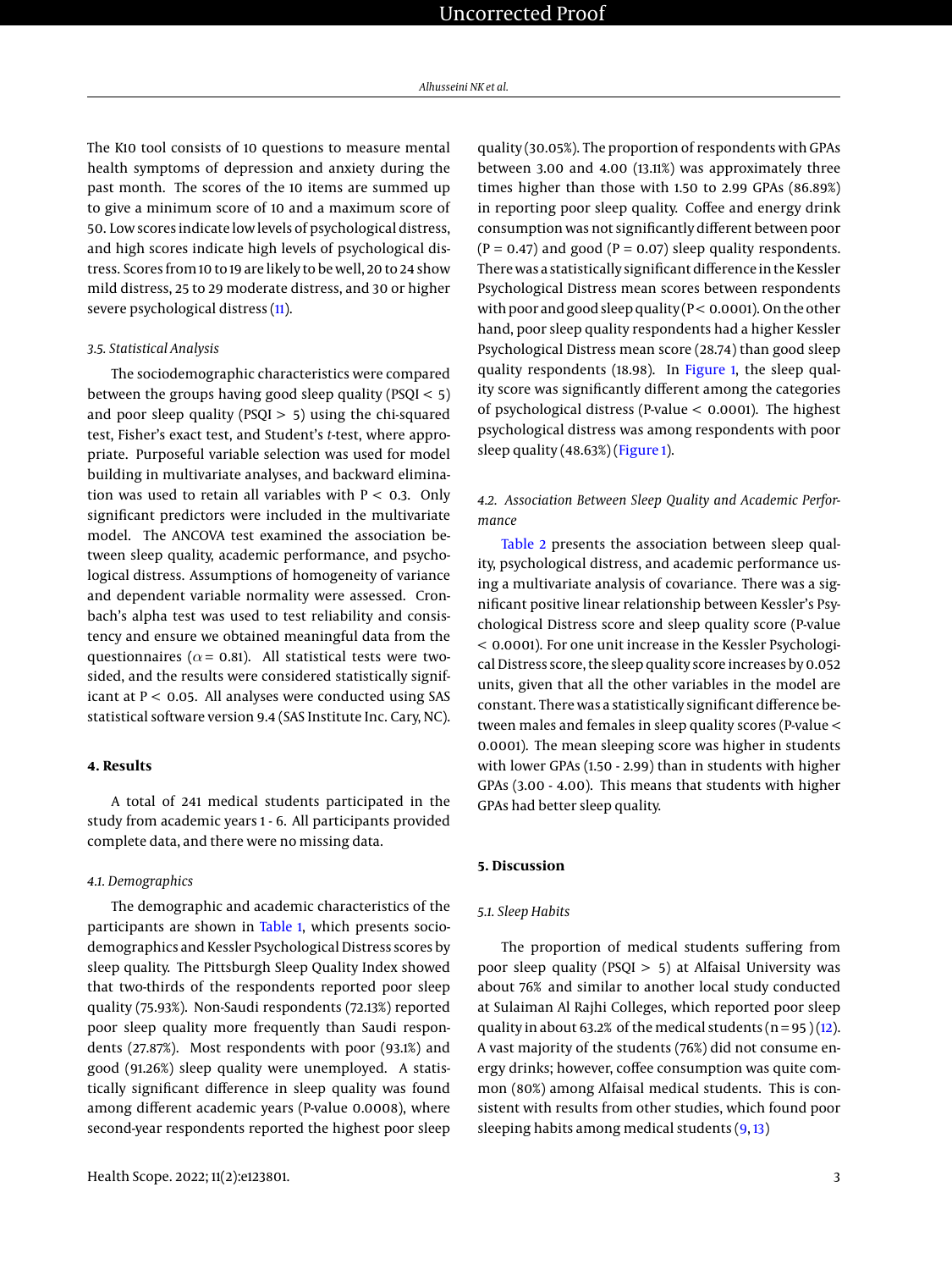<span id="page-3-0"></span>

| <b>Table 1.</b> Demographic Characteristics of Medical Student Participants <sup>a</sup> |                              |                                        |                       |  |
|------------------------------------------------------------------------------------------|------------------------------|----------------------------------------|-----------------------|--|
|                                                                                          | Good Sleep Quality Score < 5 | <b>Poor Sleep Quality Score &gt; 5</b> | P-Value <sup>b</sup>  |  |
| <b>Total</b>                                                                             | 58 (24.07)                   | 183 (75.93)                            |                       |  |
| Age (mean $\pm$ SD)                                                                      | $21 \pm 2.4$                 | $20 \pm 2.1$                           | $0.11$ <sup>c</sup>   |  |
| Gender                                                                                   |                              |                                        | 0.17                  |  |
| Male                                                                                     | 18 (31.03)                   | 75 (40.98)                             |                       |  |
| Female                                                                                   | 40 (68.97)                   | 108 (59.02)                            |                       |  |
| <b>Marital status</b>                                                                    |                              |                                        | 0.7                   |  |
| Married                                                                                  | 1(1.72)                      | 2(1.09)                                |                       |  |
| Single                                                                                   | 57 (98.28)                   | 181 (98.91)                            |                       |  |
| <b>Nationality</b>                                                                       |                              |                                        | 0.02                  |  |
| Saudi                                                                                    | 8(13.79)                     | 51(27.87)                              |                       |  |
| Non-Saudi                                                                                | 50 (86.21)                   | 132 (72.13)                            |                       |  |
| <b>Employment status</b>                                                                 |                              |                                        | $0.81^{\rm d}$        |  |
| Yes, I have a full-time job                                                              | 0(0.00)                      | 1(0.55)                                |                       |  |
| Yes, I have a part-time job                                                              | 4(6.9)                       | 15(8.2)                                |                       |  |
| No                                                                                       | 54 (93.1)                    | 167 (91.26)                            |                       |  |
| What academic year are you in?                                                           |                              |                                        | 0.0008                |  |
| First year                                                                               | 2(3.45)                      | 32 (17.49)                             |                       |  |
| Second year                                                                              | 20 (34.48)                   | 55 (30.05)                             |                       |  |
| Third year                                                                               | 11(18.97)                    | 48 (26.23)                             |                       |  |
| Fourth year                                                                              | 5(8.62)                      | 23(12.57)                              |                       |  |
| Fifth year                                                                               | 11 (18.970                   | 19 (10.38)                             |                       |  |
| Internship                                                                               | 9(15.52)                     | 6(3.28)                                |                       |  |
| Have you been part of a research study?                                                  |                              |                                        | 0.05                  |  |
| Yes                                                                                      | 31(53.45)                    | 72 (39.34)                             |                       |  |
| No                                                                                       | 27 (46.55)                   | 111 (60.66)                            |                       |  |
| Last semester's GPA out of 4                                                             |                              |                                        | 0.19                  |  |
| $1.50 - 2.99$                                                                            | 4(6.9)                       | 24 (13.11)                             |                       |  |
| $3.00 - 4.00$                                                                            | 54 (93.1)                    | 159 (86.89)                            |                       |  |
| The average number of coffee cups per week                                               |                              |                                        | 0.47                  |  |
| 1-7 per week                                                                             | 27 (46.55)                   | 91 (49.73)                             |                       |  |
| 8 - 28 per week                                                                          | 16 (27.59)                   | 58 (31.69)                             |                       |  |
| No coffee                                                                                | 15 (25.86)                   | 34 (18.58)                             |                       |  |
| Do you drink energy drinks?                                                              |                              |                                        | 0.07                  |  |
| Yes                                                                                      | 8(13.79)                     | 46(25.14)                              |                       |  |
| No                                                                                       | 50 (86.21)                   | 137 (74.86)                            |                       |  |
| Have you been diagnosed with anxiety/depression?                                         |                              |                                        | 0.07                  |  |
| Yes                                                                                      | 7(12.07)                     | 42 (22.95)                             |                       |  |
| No                                                                                       | 51(87.93)                    | 141 (77.05)                            |                       |  |
| Are you taking any medication for anxiety or depression?                                 |                              |                                        | 0.64                  |  |
| Yes                                                                                      | 2(3.45)                      | 9(4.92)                                |                       |  |
| No                                                                                       | 56 (96.55)                   | 174 (95.08)                            |                       |  |
|                                                                                          |                              |                                        | < 0.0001 <sup>4</sup> |  |
| Kessler Psychological Distress Scale (K10) (mean $\pm$ SD)                               | $18.98 \pm 5.87$             | $28.74 \pm 9.74$                       |                       |  |
| Kessler Psychological Distress Scale (K10)                                               |                              |                                        | ${}< 0.0001$          |  |
| Low                                                                                      | 18 (31.03)                   | 15(8.2)                                |                       |  |
| Moderate                                                                                 | 25(43.1)                     | 34 (18.58)                             |                       |  |
| High                                                                                     | 9(15.52)                     | 45 (24.59)                             |                       |  |
| Very high                                                                                | 6(10.34)                     | 89 (48.63)                             |                       |  |

Abbreviations: SD, standard deviation; NA, not available.<br><sup>a</sup> Values are expressed as No. (%) unless otherwise indicated.<br><sup>b</sup> Fisher exact test for less than five frequencies per cell and chi-square test for more than five

c *t*-test for continuous variables d Fisher's exact test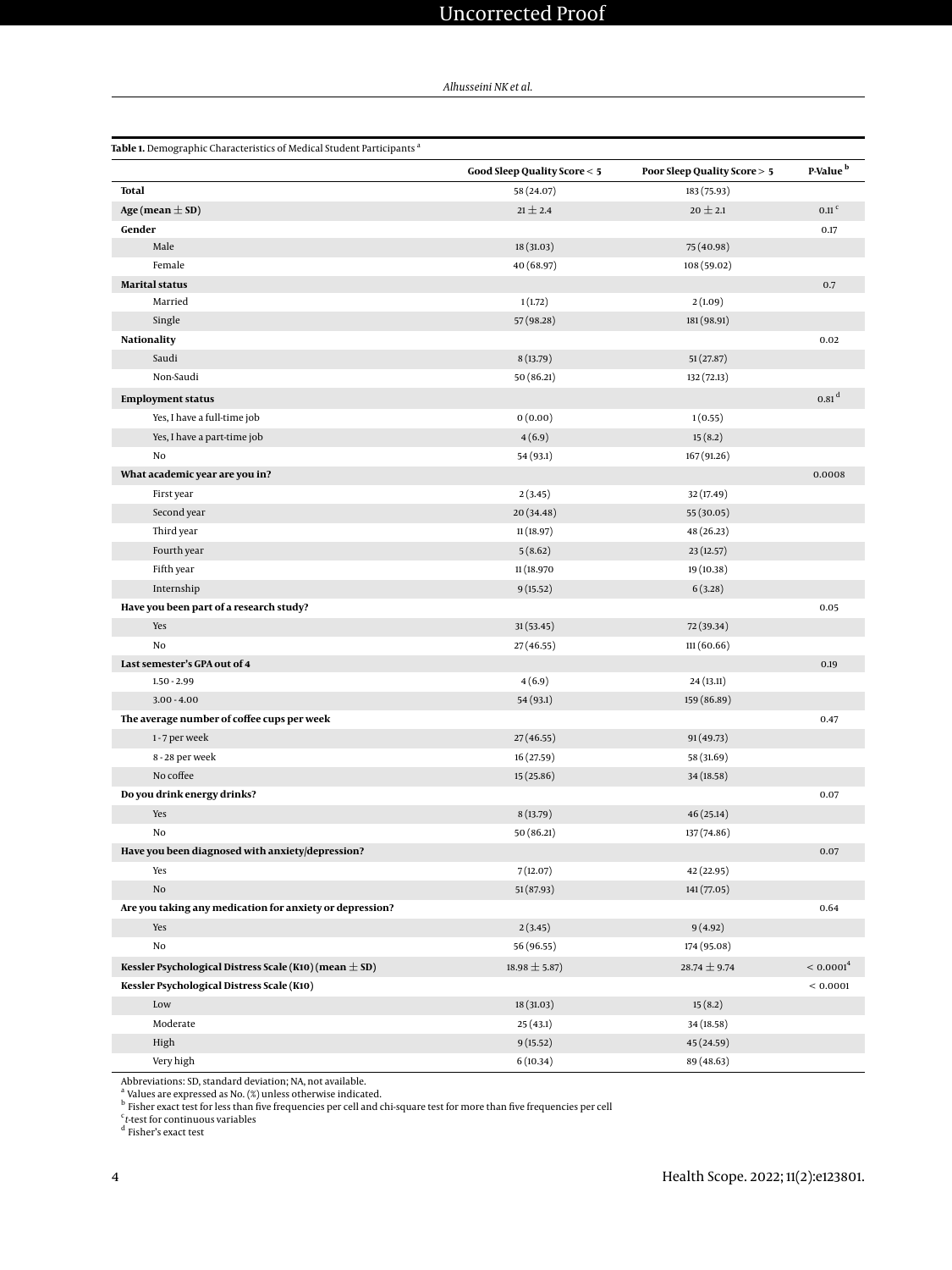## Uncorrected Proof

*Alhusseini NK et al.*

<span id="page-4-0"></span>

**Figure 1.** Sleep quality and psychological distress

<span id="page-4-1"></span>

| Table 2. Association Between Sleep Quality, Academic Performance, and Psychological Distress Among Medical Student Participants |                       |                            |          |  |
|---------------------------------------------------------------------------------------------------------------------------------|-----------------------|----------------------------|----------|--|
|                                                                                                                                 | Estimate <sup>a</sup> | <b>Standard Error (SE)</b> | P-Value  |  |
| Kessler Psychological Distress Scale (K10) (mean)                                                                               | 0.052                 | 0.006                      | < 0.0001 |  |
| Age (mean)                                                                                                                      | $-0.005$              | 0.011                      | 0.62     |  |
| Gender                                                                                                                          |                       |                            |          |  |
| Male                                                                                                                            | 0.2                   | 0.044                      | < 0.0001 |  |
| Female                                                                                                                          | (Ref)                 | (Ref)                      |          |  |
| <b>Nationality</b>                                                                                                              |                       |                            | 0.48     |  |
| Saudi                                                                                                                           | $-0.037$              | 0.053                      |          |  |
| Non-Saudi                                                                                                                       | (Ref)                 | (Ref)                      |          |  |
| <b>Employment status</b>                                                                                                        |                       |                            |          |  |
| Yes, I have a full-time job                                                                                                     | $-1.15$               | 0.35                       | 0.001    |  |
| Yes, I have a part-time job                                                                                                     | (Ref)                 | (Ref)                      | (Ref)    |  |
| No                                                                                                                              | $-0.02$               | 0.08                       | 0.73     |  |
| Last semester's GPA out of 4                                                                                                    |                       |                            |          |  |
| $1.50 - 2.99$                                                                                                                   | 0.14                  | 0.06                       | 0.03     |  |
| $3.00 - 4.00$                                                                                                                   | (Ref)                 | (Ref)                      | (Ref)    |  |
| Have you been part of a research study?                                                                                         |                       |                            |          |  |
| Yes                                                                                                                             | (Ref)                 | (Ref)                      | (Ref)    |  |
| No                                                                                                                              | 0.034                 | 0.046                      | 0.45     |  |

<sup>a</sup> ANCOVA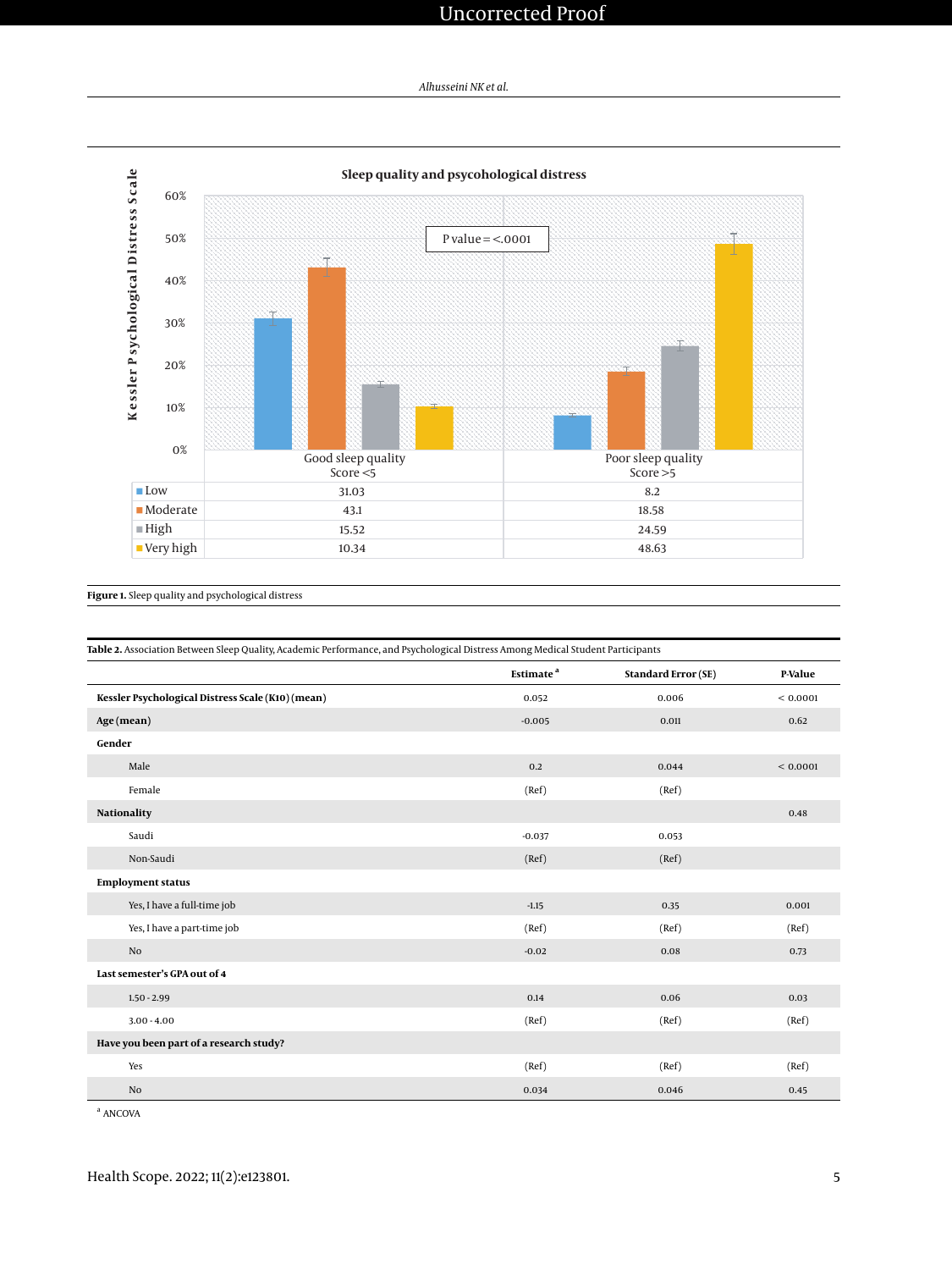#### *5.2. Sleep Quality and Academic Performance*

Our study showed that students with higher GPAs (3.00 - 4.00) had good sleep quality, and those with lower GPAs (1.50 - 2.99) had poor sleep quality. Supporting results from a study conducted by Lawson et al. reported a significant positive relationship between sleep quality and self-reported academic performance in a cross-sectional study on medical students ( $n = 153$ ) of the University of Ghana School of Medicine and Dentistry [\(9\)](#page-6-7). Another similar study conducted by Piro et al. evaluated the prevalence of sleep disorders (vs. sleep quality) and their impact on the academic performance of medical students  $(n = 316)$ at the University of Duhok and found that students with sleep disorders had a poorer academic performance at college [\(13\)](#page-6-11). Therefore, our study and other studies support the notion that those students who sleep well and do not have sleep disorders perform academically better. While most studies reported a positive correlation between sleep quality and academic performance, a study conducted by Alsofyani et al. among Taif University medical students (n = 299) found no significant correlation between sleep quality and academic performance [\(14\)](#page-6-12). Nevertheless, there seems to be a higher prevalence of poor sleep hygiene and sleep disorders among medical students b which affects their academic performance.

## *5.3. Sleep Quality and Psychological Distress*

Our results showed a significant positive linear relationship between Kessler's Psychological Distress score and the PSQI scores. The highest psychological distress was reported among respondents with poor sleep quality (48.63%). Supporting results from a cross-sectional study conducted by Zhang et al. among young adults  $(n = 10,123)$ in the United States illustrated a significant association between sleep patterns and psychological problems [\(15\)](#page-6-13). Their study showed that early sleeping correlated with a lower suicide rate while sleeping late, having a short nighttime duration, delaying bedtime on weekends, or having weekend oversleeps linked to mood disorders, anxiety, alcohol and drug use, smoking, and behavioral disorders [\(15\)](#page-6-13). Another cross-sectional study conducted by Nuqali et al. among Saudi medical students ( $n = 219$ ) in Makkah, Saudi Arabia, showed that psychological distress is most prominent among males, and less depressed students had higher GPAs. In addition, psychological distress was mainly reported among students with poor sleep quality [\(16\)](#page-6-14). Another local cross-sectional study conducted by Alotaibi et al. among medical students in their preclinical

years (n = 282) at a Saudi medical college found that Student's sleep quality was poor and their stress levels were high, with these two factors being substantially related [\(17\)](#page-6-15). Another study conducted by Milojevich et al. on the effects of insomnia on mental health showed similar results where individuals with insomnia were more likely to experience somatic complaints, obsessive-compulsive disorder (OCD), depression, anxiety, and psychiatric distress. The study was conducted on undergraduate students (n  $= 69$ ) and showed that a decrease in sleep quality was associated with increased anxiety and somatization disorder, but not depression [\(18\)](#page-6-16). In addition, a longitudinal study in Hong Kong/Macau that sampled Chinese students (aged  $18 - 25$ ;  $n = 930$ ) asserted a bi-directional linkage between sleep and mood. The study demonstrated that quality and quantity of sleep are crucial to optimal brain activity and regulating human emotions [\(19\)](#page-6-17). Furthermore, another cross-sectional study on medical students in Saudi Arabia found that sleep deprivation harmed academic performance (78.8%) and mood (78.4%)  $(20)$ . Besides, Abdulghani et al. 2021 concluded that getting 6 - 10 hours of sleep per day was associated with normal Epworth Sleepiness Scale (ESS) scores ( $P = 0.019$ ) and academic grades  $>$ 3.75. Also, students with abnormal ESS scores had lower academic achievement, which indicates a significant relationship between abnormal ESS scores, total sleeping hours, and academic performance [\(21\)](#page-7-1). On the contrary, a prospective cohort study ( $n = 102$ ) conducted by Dendle et al. among first-year clinical students (eq. year 3 medical students) at a tertiary hospital-based medical school in Melbourne, Australia, discovered no correlation between students' psychological distress and academic outcomes  $(11).$  $(11).$ 

## *5.4. Limitations of the Study*

The study's cross-sectional nature limits causal inferences, and the relatively small sample size limits generalizability. It is also important to note that the sample was taken from one geographical region and a specific type of population, ie, medical students, and the results may not very well be generalized to the adult population or public in Saudi Arabia. In addition, there is a possibility of recall bias. The findings of this study may serve as preliminary work for further research on the topic.

## *5.5. Conclusions*

The sleep quality among medical students is poor, which is associated with psychological distress and poor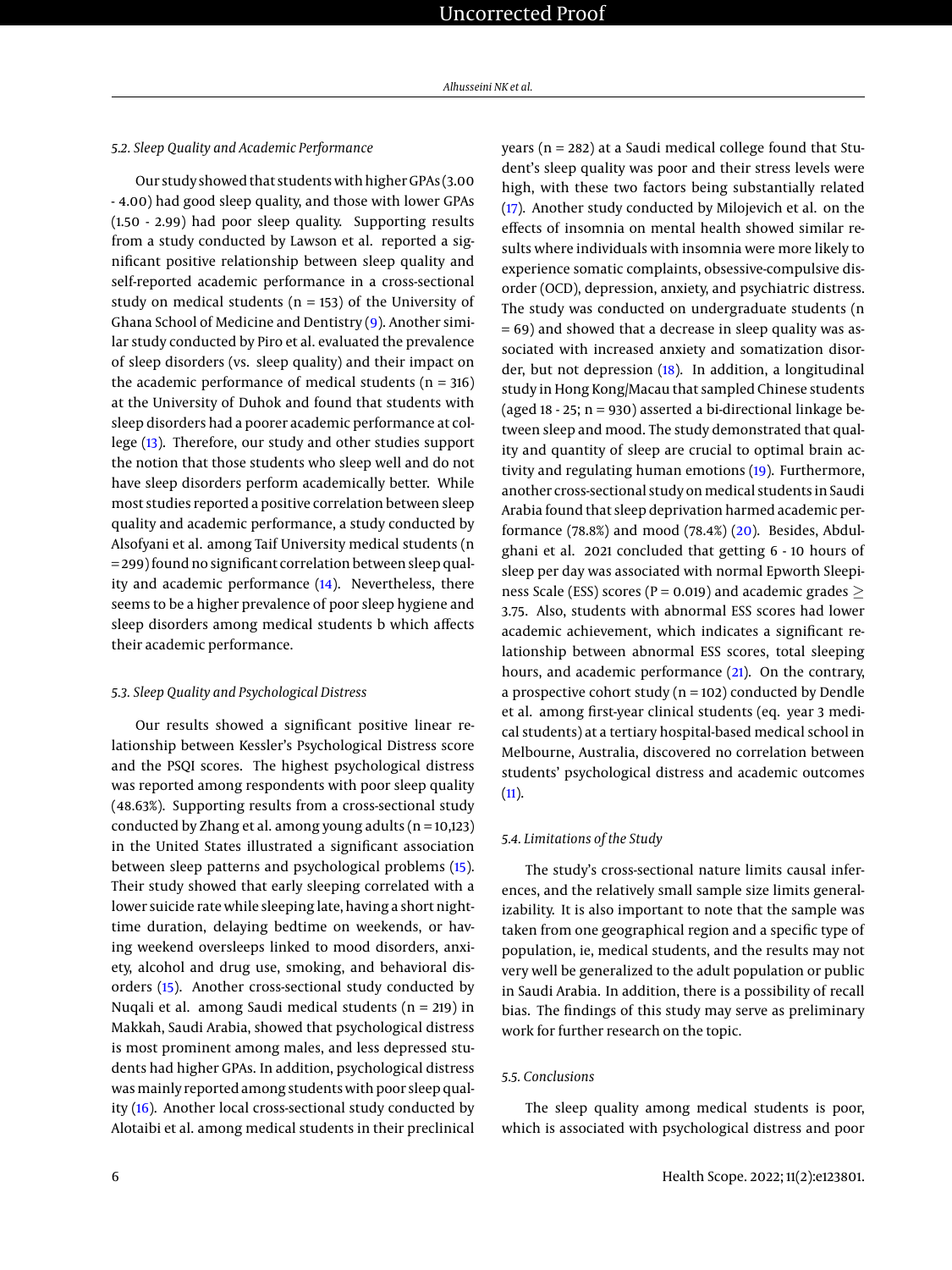academic performance. Sufficient sleep is critical for medical students' general health and psychological well-being. Students' sleep-wake cycles are disrupted by sleep disorders, irregular sleep habits such as increased screen time prior to sleeping, heavy academic responsibilities, and busy schedules, all contributing to poor sleep quality. It is highly suggested that the awareness of sleep hygiene with healthy sleep habits be campaigned among medical students. Besides, the role of academic mentors is essential in helping their mentees construct and follow a defined sleep schedule while balancing their academic responsibilities and reducing unnecessary screen time. Furthermore, discussion with program directors and coordinators to lower the academic load when indicated is also strongly advised.

## **Acknowledgments**

The authors are grateful to all students who participated in this study.

#### **Footnotes**

**Authors' Contribution:** Study concept and design: NA, YA, MA, MM, and KH; Analysis and interpretation of data: MR and IS; Drafting of the manuscript: YA, MA, NA KH, and MM; Critical revision of the manuscript for important intellectual content: SA and NA; Statistical analysis: MR and IS.

**Conflict of Interests:** The authors declare no conflict of interest.

**Data Reproducibility:** The dataset presented in the study is available on request from the corresponding author during submission or after its publication. The data are not publicly available due to translation. Data are in the Arabic language.

**Funding/Support:** This study received no funds.

#### **References**

- <span id="page-6-0"></span>1. Hirshkowitz M, Whiton K, Albert SM, Alessi C, Bruni O, DonCarlos L, et al. National Sleep Foundation's sleep time duration recommendations: methodology and results summary. *Sleep Health*. 2015;**1**(1):40–3. doi: [10.1016/j.sleh.2014.12.010.](http://dx.doi.org/10.1016/j.sleh.2014.12.010) [PubMed: [29073412\]](http://www.ncbi.nlm.nih.gov/pubmed/29073412).
- <span id="page-6-1"></span>2. Ahmed AE, Al-Jahdali F, Al AA, Abuabat F, Bin Salih SA, Al-Harbi A, et al. Prevalence of sleep duration among Saudi adults. *Saudi Med J*. 2017;**38**(3):276–83. doi: [10.15537/smj.2017.3.17101.](http://dx.doi.org/10.15537/smj.2017.3.17101) [PubMed: [28251223\]](http://www.ncbi.nlm.nih.gov/pubmed/28251223). [PubMed Central: [PMC5387904\]](https://www.ncbi.nlm.nih.gov/pmc/articles/PMC5387904).
- <span id="page-6-2"></span>3. Giri P, Baviskar M, Phalke D. Study of sleep habits and sleep problems among medical students of pravara institute of medical sciences loni, Western maharashtra, India. *Ann Med Health Sci Res*. 2013;**3**(1):51–4. doi: [10.4103/2141-9248.109488.](http://dx.doi.org/10.4103/2141-9248.109488) [PubMed: [23634330\]](http://www.ncbi.nlm.nih.gov/pubmed/23634330). [PubMed Central: [PMC3634224\]](https://www.ncbi.nlm.nih.gov/pmc/articles/PMC3634224).
- <span id="page-6-3"></span>4. Hanson JA, Huecker MR. *Sleep deprivation*. StatPearls; 2020.
- <span id="page-6-4"></span>5. Lichtenstein GR. The importance of sleep. *Gastroenterol Hepatol*. 2015;**11**(12):790.
- 6. Dettoni JL, Consolim-Colombo FM, Drager LF, Rubira MC, Souza SB, Irigoyen MC, et al. Cardiovascular effects of partial sleep deprivation in healthy volunteers. *J Appl Physiol (1985)*. 2012;**113**(2):232–6. doi: [10.1152/japplphysiol.01604.2011.](http://dx.doi.org/10.1152/japplphysiol.01604.2011) [PubMed: [22539169\]](http://www.ncbi.nlm.nih.gov/pubmed/22539169).
- <span id="page-6-5"></span>7. Roberts RE, Duong HT. The prospective association between sleep deprivation and depression among adolescents. *Sleep*. 2014;**37**(2):239– 44. doi: [10.5665/sleep.3388.](http://dx.doi.org/10.5665/sleep.3388) [PubMed: [24497652\]](http://www.ncbi.nlm.nih.gov/pubmed/24497652). [PubMed Central: [PMC3900610\]](https://www.ncbi.nlm.nih.gov/pmc/articles/PMC3900610).
- <span id="page-6-6"></span>8. Maheshwari G, Shaukat F. Impact of Poor Sleep Quality on the Academic Performance of Medical Students. *Cureus*. 2019;**11**(4). e4357. doi: [10.7759/cureus.4357.](http://dx.doi.org/10.7759/cureus.4357) [PubMed: [31192062\]](http://www.ncbi.nlm.nih.gov/pubmed/31192062). [PubMed Central: [PMC6550515\]](https://www.ncbi.nlm.nih.gov/pmc/articles/PMC6550515).
- <span id="page-6-7"></span>9. Lawson HJ, Wellens-Mensah JT, Attah Nantogma S. Evaluation of Sleep Patterns and Self-Reported Academic Performance among Medical Students at the University of Ghana School of Medicine and Dentistry. *Sleep Disord*. 2019;**2019**:1278579. doi: [10.1155/2019/1278579.](http://dx.doi.org/10.1155/2019/1278579) [PubMed: [31308977\]](http://www.ncbi.nlm.nih.gov/pubmed/31308977). [PubMed Central: [PMC6594317\]](https://www.ncbi.nlm.nih.gov/pmc/articles/PMC6594317).
- <span id="page-6-8"></span>10. Varma P, Burge M, Meaklim H, Junge M, Jackson ML. Poor Sleep Quality and Its Relationship with Individual Characteristics, Personal Experiences and Mental Health during the COVID-19 Pandemic. *Int J Environ Res Public Health*. 2021;**18**(11). doi: [10.3390/ijerph18116030.](http://dx.doi.org/10.3390/ijerph18116030) [PubMed: [34205195\]](http://www.ncbi.nlm.nih.gov/pubmed/34205195). [PubMed Central: [PMC8200012\]](https://www.ncbi.nlm.nih.gov/pmc/articles/PMC8200012).
- <span id="page-6-9"></span>11. Dendle C, Baulch J, Pellicano R, Hay M, Lichtwark I, Ayoub S, et al. Medical student psychological distress and academic performance. *Med Teach*. 2018;**40**(12):1257–63. doi: [10.1080/0142159X.2018.1427222.](http://dx.doi.org/10.1080/0142159X.2018.1427222) [PubMed: [29355074\]](http://www.ncbi.nlm.nih.gov/pubmed/29355074).
- <span id="page-6-10"></span>12. Al-Khani AM, Sarhandi MI, Zaghloul MS, Ewid M, Saquib N. A crosssectional survey on sleep quality, mental health, and academic performance among medical students in Saudi Arabia. *BMC Res Notes*. 2019;**12**(1):665. doi: [10.1186/s13104-019-4713-2.](http://dx.doi.org/10.1186/s13104-019-4713-2) [PubMed: [31639038\]](http://www.ncbi.nlm.nih.gov/pubmed/31639038). [PubMed Central: [PMC6802108\]](https://www.ncbi.nlm.nih.gov/pmc/articles/PMC6802108).
- <span id="page-6-11"></span>13. Piro RS, Alhakem SS, Azzez SS, Abdulah DM. Prevalence of sleep disorders and their impact on academic performance in medical students/University of Duhok. *Sleep and Biological Rhythms*. 2017;**16**(1):125–32. doi: [10.1007/s41105-017-0134-6.](http://dx.doi.org/10.1007/s41105-017-0134-6)
- <span id="page-6-12"></span>14. Alsofyani MA, Alqarni AB, Alzahrani NJ. The Interaction between Sleep Quality and Academic Performance among the Medical Students in Taif University. *Egypt J Hosp Med*. 2018;**70**(12):2202–8. doi: [10.12816/0045053.](http://dx.doi.org/10.12816/0045053)
- <span id="page-6-13"></span>15. Zhang J, Paksarian D, Lamers F, Hickie IB, He J, Merikangas KR. Sleep Patterns and Mental Health Correlates in US Adolescents. *J Pediatr*. 2017;**182**:137–43. doi: [10.1016/j.jpeds.2016.11.007.](http://dx.doi.org/10.1016/j.jpeds.2016.11.007) [PubMed: [27939122\]](http://www.ncbi.nlm.nih.gov/pubmed/27939122).
- <span id="page-6-14"></span>16. Nuqali A, Al Nazzawi H, Felmban S, Assiri H, Felemban N. Assessing the Correlation between Medical Students' Psychological Distress and Their Academic Performance in Makkah, Saudi Arabia. *Creat Educ*. 2018;**9**(9):1332–41. doi: [10.4236/ce.2018.99099.](http://dx.doi.org/10.4236/ce.2018.99099)
- <span id="page-6-15"></span>17. Alotaibi AD, Alosaimi FM, Alajlan AA, Abdulrahman KAB. The relationship between sleep quality, stress, and academic performance among medical students. *J Fam Community Med*. 2020;**27**(1):23. doi: [10.4103/jfcm.JFCM\\_132\\_19.](http://dx.doi.org/10.4103/jfcm.JFCM_132_19) [PubMed Central: [PMC6984036\]](https://www.ncbi.nlm.nih.gov/pmc/articles/PMC6984036).
- <span id="page-6-16"></span>18. Milojevich HM, Lukowski AF. Sleep and Mental Health in Undergraduate Students with Generally Healthy Sleep Habits. *PLoS One*. 2016;**11**(6). e0156372. doi: [10.1371/journal.pone.0156372.](http://dx.doi.org/10.1371/journal.pone.0156372) [PubMed: [27280714\]](http://www.ncbi.nlm.nih.gov/pubmed/27280714). [PubMed Central: [PMC4900547\]](https://www.ncbi.nlm.nih.gov/pmc/articles/PMC4900547).
- <span id="page-6-17"></span>19. Wong ML, Lau EY, Wan JH, Cheung SF, Hui CH, Mok DS. The interplay between sleep and mood in predicting academic functioning, physical health and psychological health: A longitudinal study. *J Psychosom Res*. 2013;**74**(4):271–7. doi: [10.1016/j.jpsychores.2012.08.014.](http://dx.doi.org/10.1016/j.jpsychores.2012.08.014) [PubMed: [23497826\]](http://www.ncbi.nlm.nih.gov/pubmed/23497826).